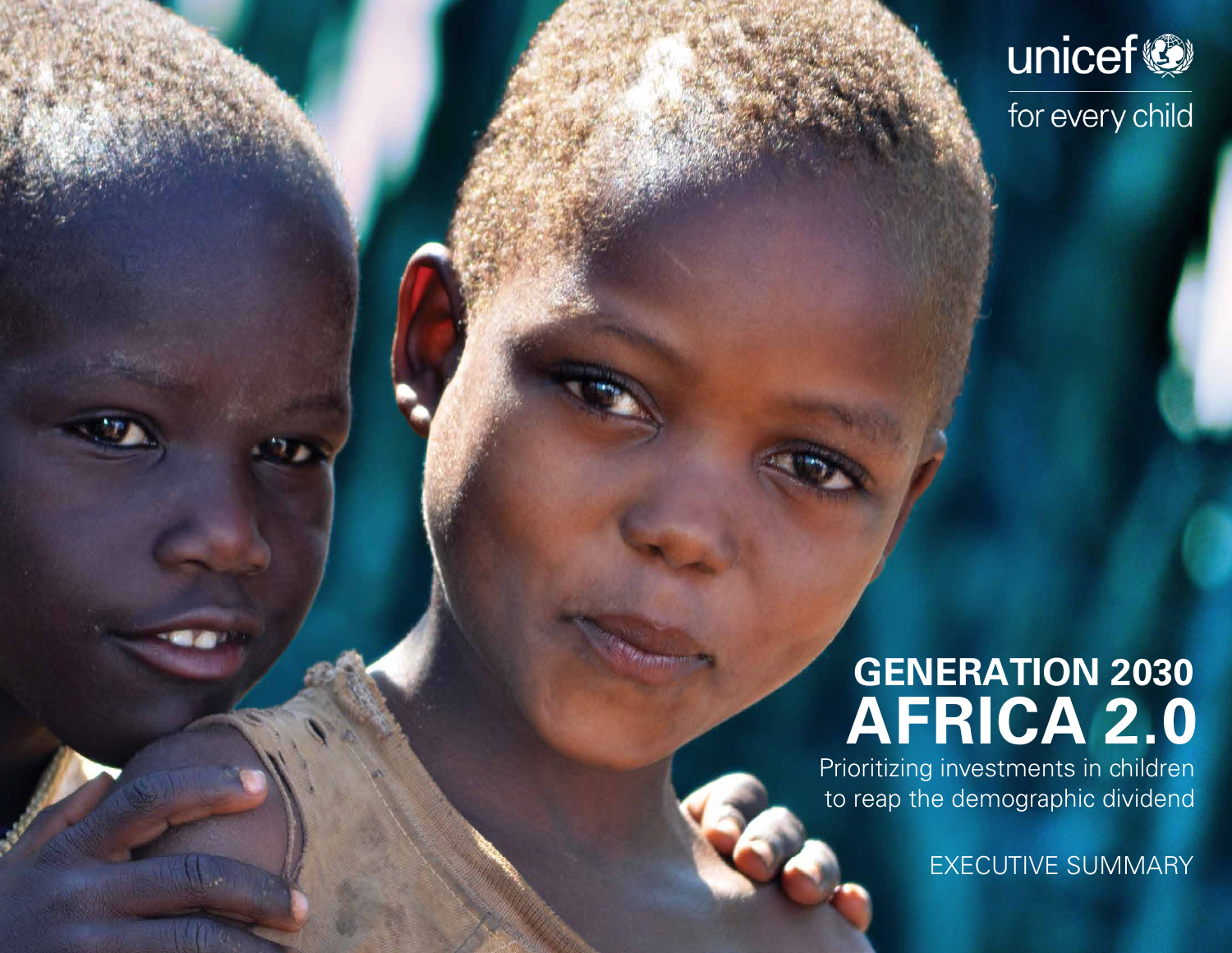### Africa's children stand at a pivotal moment in their continent's demographic transition

Executive Summary

Nowhere in the world are children more central to a continent's future than in Africa, where they account for almost half (47 per cent) of all inhabitants. The expansion occurring in recent decades has been extraordinary. In 1950, Africa's child population stood at 110 million and represented just above 10 per cent of the world's child population. It has grown more than fivefold since, and currently stands at an estimated 580 million: four times larger than Europe's child population, and accounting for about 25 per cent of the world's children. Between 2016 and 2030, Africa's child population is projected to expand by about 170 million, elevating the continent's total to 750 million. And by 2055 Africa will be home to 1 billion children, almost 40 per cent of the global total. By the end of the century, it is projected that Africa will be home to nearly half of the world's children.

The large increase in Africa's child population mirrors the rise in the continent's overall population, set to more than double between now and mid-century, adding a further 1.3 billion people and reaching 2.5 billion by 2050. These projections are based on median variants of fertility projected by the UN Population Division in its 2017 edition of *World Population Prospects*. They take into account the prospect of declining fertility rates in Africa in the coming years, as well as continuing fertility trends in other regions.

These data projections have limitations, and actual demographic trends may differ from projections, due to policy interventions and others changes in economic, social, political, or environmental factors. For example, policies

could alter fertility rates, mortality and migration patterns. Nevertheless, the key points highlighted in this report are considered to have implications for global, regional and national actions. The sheer number of Africa's children and its growing share of the world's child population means that dividends for the continent will be dividends for the world and for humanity, including the most disadvantaged and vulnerable.

Demographic transitions of this magnitude present both immense opportunities and immense challenges. The opportunity for Africa lies in the vast potential of its current and future generations of children and youth. Today, two thirds of African Union (AU) Member States are still in the pre-dividend phase of demographic transition, characterized by high fertility rates and high dependency ratios. It is imperative to recognize that today's rapidly increasing child and youth populations will soon constitute Africa's working age population. Investing in their health, protection and education holds the promise for reaping a demographic dividend in the 21st century that could lift hundreds of millions out of extreme poverty and contribute to enhanced prosperity, stability and peace on the continent.

However, failure to prioritize these investments will lead to a far bleaker scenario, because the opportunity to reap a demographic dividend is time-sensitive and influenced by policies. With more than half of African countries unlikely to reach their demographic window of opportunity – the period when a country's population structure is the most favourable for accelerated economic growth – until 2030 or beyond, it becomes all the more urgent to

adequately prepare so that when the window of opportunity opens, African nations can best harness and capitalize on the dividend.

Numerous studies have shown the transformative power of investment in essential services for children and youth, their societies and economies. The modelling exercise of Africa's demographic dividend potential presented in this report shows that the continent's per capita income could quadruple by 2050 if such investments in human capital were complemented by policies that foster job creation, empower and protect women and girls, and expand access to culturally sensitive reproductive health education and services.

The challenge lies in making these investments. Closing the gaps that presently exist between minimum international standards and actual health care and education services is a critical first step toward building the human capital required

for a demographic dividend. This must become a key priority, especially for those countries in Central, Eastern and Western Africa where the gaps are widest. Africa as a whole faces the challenge of employing an additional 5.6 million frontline health professionals – three times current numbers – to meet the minimum threshold set by the World Health Organization (WHO)6 by 2030. More than 5.8 million additional teachers are required to attain a pupil-teacher ratio in every country equivalent to the best-performing country in each of Africa's five sub-regions. Although Northern Africa and Southern Africa fare much better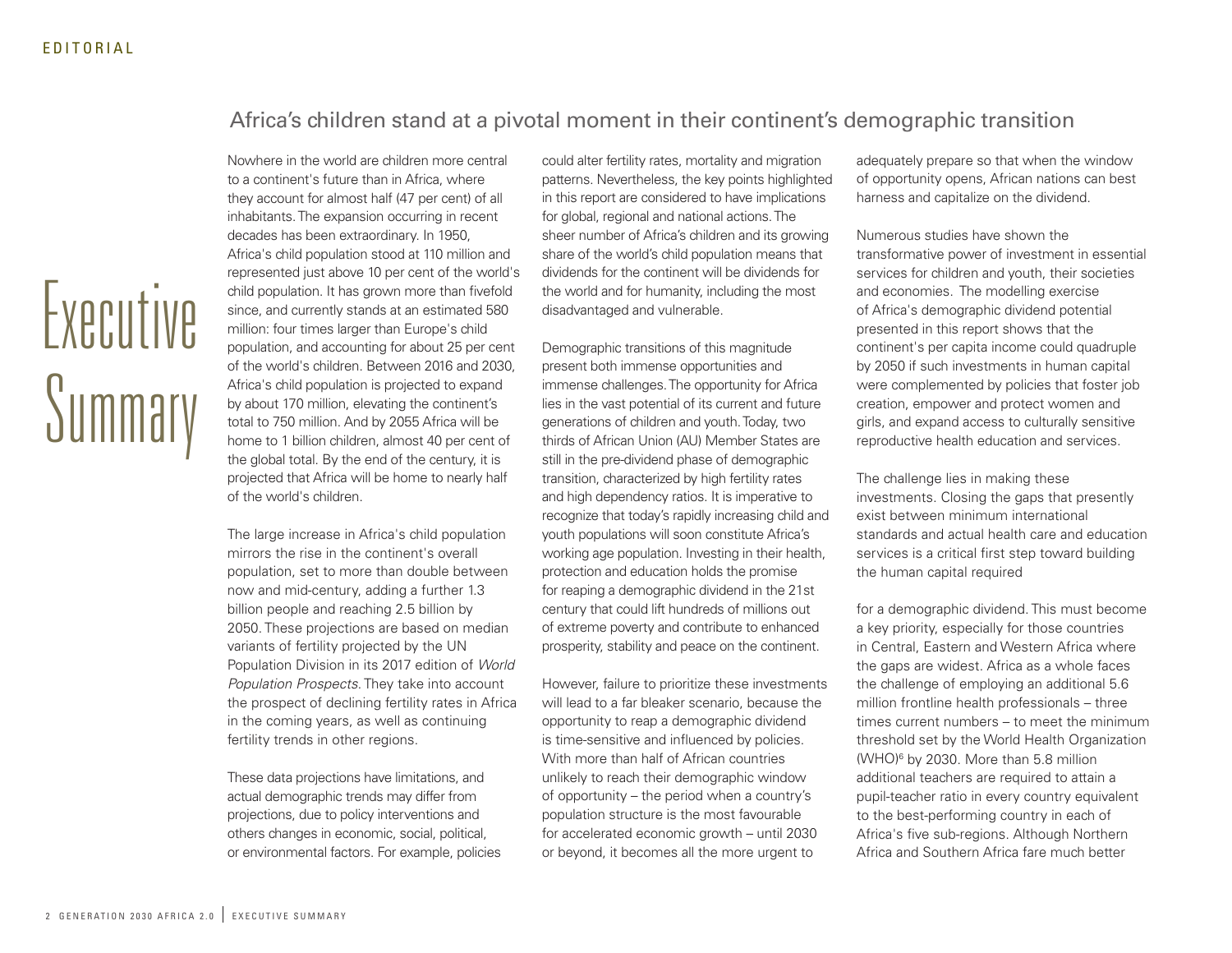in this respect, they still face challenges that other African sub-regions also share: reaching international standards, enhancing the quality of health care and education and ensuring that education is relevant to the 21st century labour market.

If these key investments are not made now, the continent will not be able to reap the benefits of the demographic dividend. Poor health and insufficient education will prevent children from developing to their full potential, and will sustain high poverty rates, elevated unemployment and underemployment, leading to stagnant economic growth and resulting in a missed opportunity for the continent.

The years between now and 2030 are critical for building Africa's human capital. Investing in youth, selected as the AU's main focus in 2017, is imperative and needs to be complemented by an equally strong emphasis on investing in children to establish the strongest foundation for Africa's future.

#### **Policy actions for Generation 2030 Africa:**

→ **Scale-up Africa's essential services and strengthen health, social welfare and protection systems** bringing them up to international standards, or beyond minimum standards for those countries already close to meeting them.

- **Transform Africa's educational, skills and vocational learning systems through systemsstrengthening, curriculum reform and access to technology**, to enhance learning outcomes and match the skills of Africa's children and youth to current and future labour market needs.
- → **Protect Africa's children and women from violence, exploitation and abuse, especially child marriage and harmful practices, and empower women and girls** to participate fully in community, workplace and political life, as well as enhancing their access to culturally sensitive reproductive health services.

#### **Undertaking these policy actions will require scaling up investments in children and youth:**

→ **Maximize the use of available resources (domestic and international) to increase investment in Africa's children and youth**, targeting the most effective programmes and population groups with the greatest need.

As 2017 begins to wind down, African Union Member States and other stakeholders are faced with the challenge of stepping up investments in children and youth to ensure that African countries are well positioned to reap the benefits of a demographic dividend. Although this report focuses on government actions required to reap the demographic dividend, involvement by a wide range of stakeholders, including non-government organizations, religious groups, the private sector and children and youth themselves is also vital.

By strengthening future human capital through investment that benefits children and youth, Africa will be able to reap a faster, deeper and longer dividend. If Africa misses this opportunity, population growth could lead to rising poverty, marginalization and instability. Inaction will result in an unprecedented burden, as the continent will need to cope with the exponentially rising demand on natural resources while attempting to meet the needs of billions of inhabitants.

To reap a demographic dividend, Africa will need a blend of political will, sound strategies, enhanced implementation capacity and adequate financing. Employment opportunities will have to address the global rise of artificial intelligence and automation. Despite these challenges, attaining a demographic dividend is possible. A number of Asian countries have already benefited enormously, and their starting points were similar to those currently experienced by the majority of African countries. The challenges across Africa can and must be met to secure its future, and make the continent safe, secure, prosperous and equitable for its most precious asset: its children and youth. $\blacksquare$ 

| Currently<br>close to<br>u n<br>NU<br>50%<br>of Africa's population<br>are children under 18 | By 2030<br>Africa's under-18<br>population will<br>increase by nearly<br>170 million | By 2050<br>40%<br>of the world's<br>children under 18<br>will live in Africa | By 2100<br>50%<br>of the world's<br>children under 18<br>will live in Africa |
|----------------------------------------------------------------------------------------------|--------------------------------------------------------------------------------------|------------------------------------------------------------------------------|------------------------------------------------------------------------------|
|----------------------------------------------------------------------------------------------|--------------------------------------------------------------------------------------|------------------------------------------------------------------------------|------------------------------------------------------------------------------|

For a full list of references, please see the full report of *Generation 2030 Africa 2.0 | Prioritizing investments in children to reap the demographic dividend (2017)* available here:<unicef.org/publications/index\_101219.html> For the latest data, please visit <data.unicef.org/resources/generation-2030-africa-2-0>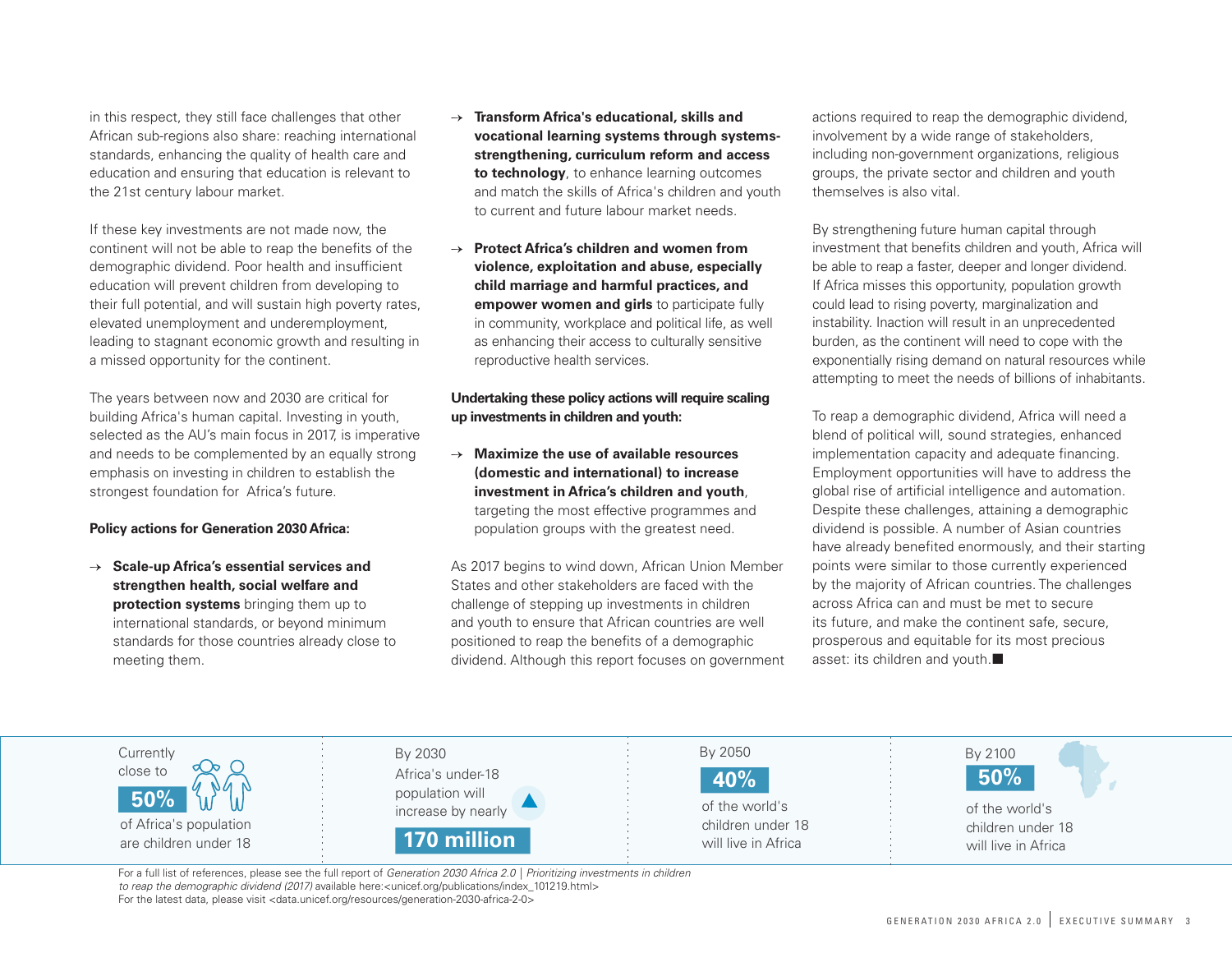#### THE DEMOGRAPHIC TRANSITION

Stages of the demographic transition and demographic dividend

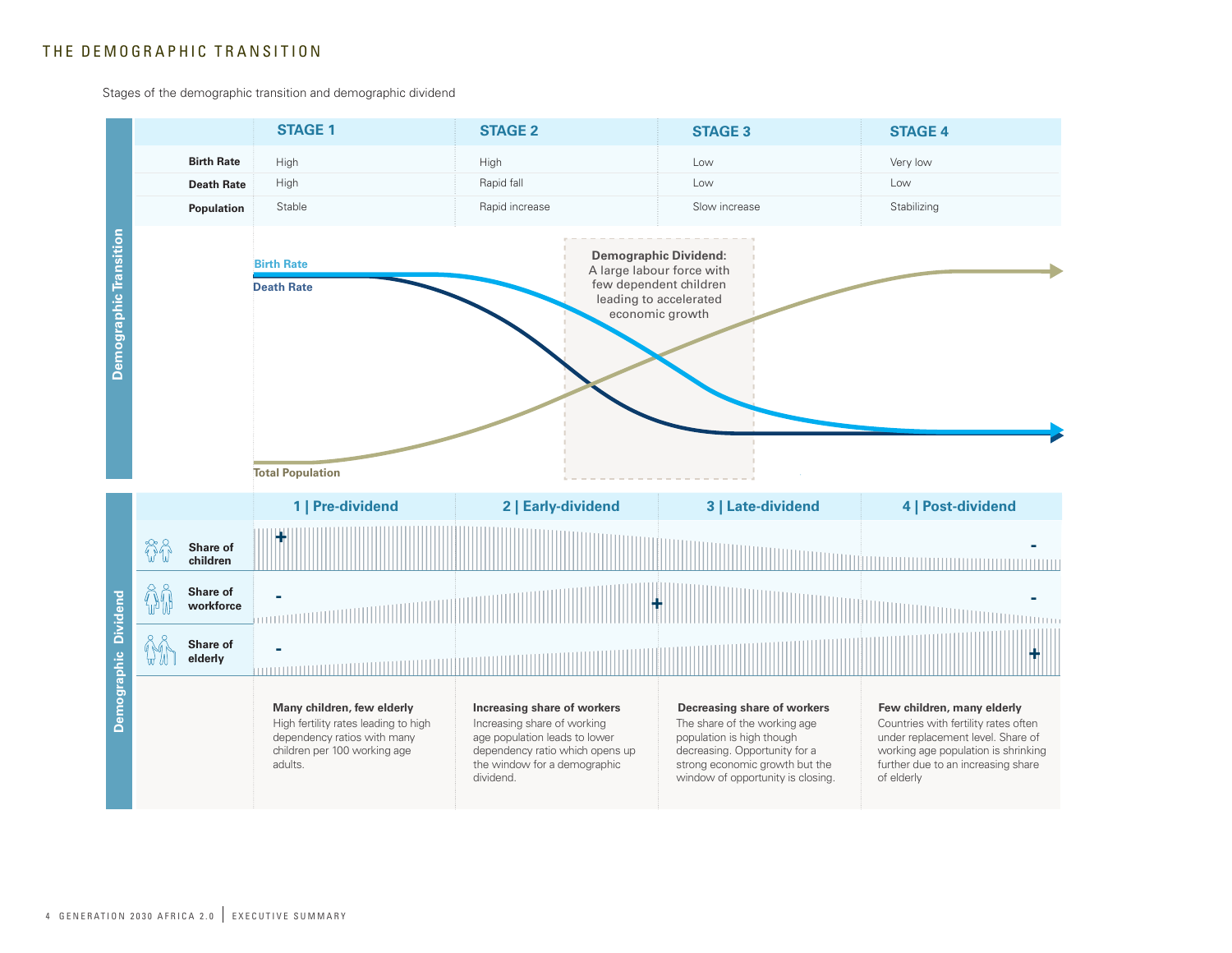#### THE DEMOGRAPHIC WINDOW OF OPPORTUNITY

The term 'demographic dividend' refers to the economic growth that can be achieved by having proportionally more working age people as a share of the population.It is driven by the demographic transition of a country's population. As mortality and fertility decline, the population's age structure changes. With fewer births each year, a country's young, dependent population grows smaller in relation to the working age population. This is the period when the dividend can materialize: the increasing share of working age population compared to other age groups leaves each working age person with fewer dependents to support, and thus more disposable income that can spur greater consumption, production and investment and, in turn, accelerate growth.

The window of opportunity for a demographic dividend is closely linked with such demographic transitions. There are no distinct criteria that defines the beginning and end of the window, but it begins to open when the share of working age population is increasing and fertility reduction has progressed far enough to reduce the dependent child population. The window begins to close when the share of the working age population starts to shrink again due to continued low fertility and the increasing share of the elderly in the population.

This report uses a typology developed by the World Bank that classifies countries according to their potential for reaping a demographic dividend based on two demographic indicators: the share of the working age population and fertility levels.

**Pre-dividend countries**: Countries whose share of working age population will increase between 2015 and 2030 have an opportunity to reap a demographic dividend. Among them, those that had comparatively high total fertility (four or more births per woman) in 2015, are

classified as 'pre-dividend' countries, since the window of the opportunity for accelerated economic growth has not yet opened due to ongoing rapid population growth, resulting in a high child dependency ratio. Two thirds of countries in Africa (36 countries) are in this phase.

**Early-dividend countries**: Countries showing a relative increase in the working age population and a total fertility of less than four births per woman in 2015 are further along the path toward reduced fertility and thus experiencing lower child dependency ratios and a higher proportion of working age population. These countries are classified as 'early-dividend' countries, one fourth (14) of African countries fall into this category.

**Late-dividend countries:** Countries with a declining share of working age population between 2015 and 2030 face a closing window for their first demographic dividend. Countries that in 1985 – roughly one generation ago – had a total fertility rate above replacement level are classified as 'late-dividend' countries. Most late-dividend countries have a large share of working age population and are in a position to continue 'harvesting' the benefits of the first demographic dividend, but will face fundamental changes in coming years. Only four African countries – Mauritius, Morocco, Seychelles and Tunisia – are at this stage.

**Post-dividend countries:** 'Post-dividend' countries have experienced below-replacement level fertility since 1985, and will face a rapidly increasing elderly population, further decreasing the already diminishing share of working age population. No African countries have such characteristics, yet. In Asia, five countries or territories have already reached this stage: the Chinese Special Administrative Regions of Hong Kong and Macau, Japan, the Republic of Korea and Singapore.

| <b>Criteria for classification of demographic dividend type</b>             |                                                                                          |  |  |  |
|-----------------------------------------------------------------------------|------------------------------------------------------------------------------------------|--|--|--|
| Share working-age population is projected to INCREASE from 2015 to<br>2030: | Share working-age population is projected to DECREASE or<br>stay unchanged 2015 to 2030: |  |  |  |
| Total fertility rate $2015 \ge 4$ : pre-dividend                            | Total fertility rate 1985 > 2.1: late-dividend                                           |  |  |  |
| Total fertility rate 2015 < 4: early-dividend                               | Total fertility rate $1985 \le 2.1$ : post-dividend                                      |  |  |  |

**Source:** UNICEF evaluation based on criteria for demographic typology as developed in World Bank Group, Global Monitoring Report 2015/2016: Development Goals in an Era of Demographic Change. World Bank, Washington, D.C., 2016, and population and fertility data from United Nations, Department of Economic and Social Affairs, Population Division, *World Population Prospects: The 2017 Revision*, United Nations, New York, 2017.

#### **Africa's demographic transition is underway**

Composition of total dependency ratio (child and old-age) in Africa, 1950–2100 (Number of persons aged 0–14 and 65 and over per 100 persons 15–64 years)



Population by age and sex in Africa, 2015 and 2030 (in millions)



**Source:** United Nations, Department of Economic and Social Affairs, Population Division, *World Population Prospects: The 2017 Revision* (UN WPP), United Nations, New York, 2017.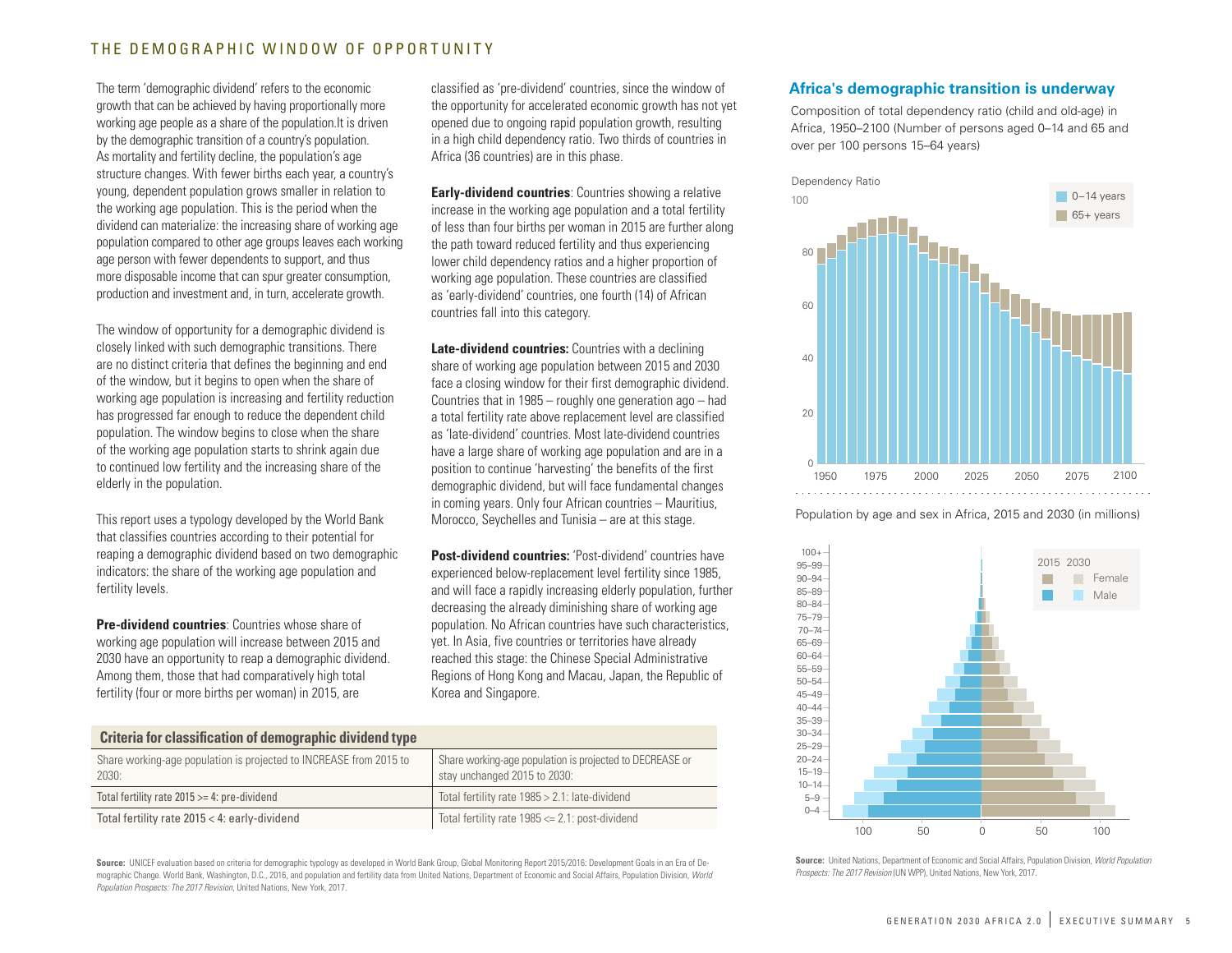Considerable gains have been achieved for Africa's children in recent years but extensive challenges remain

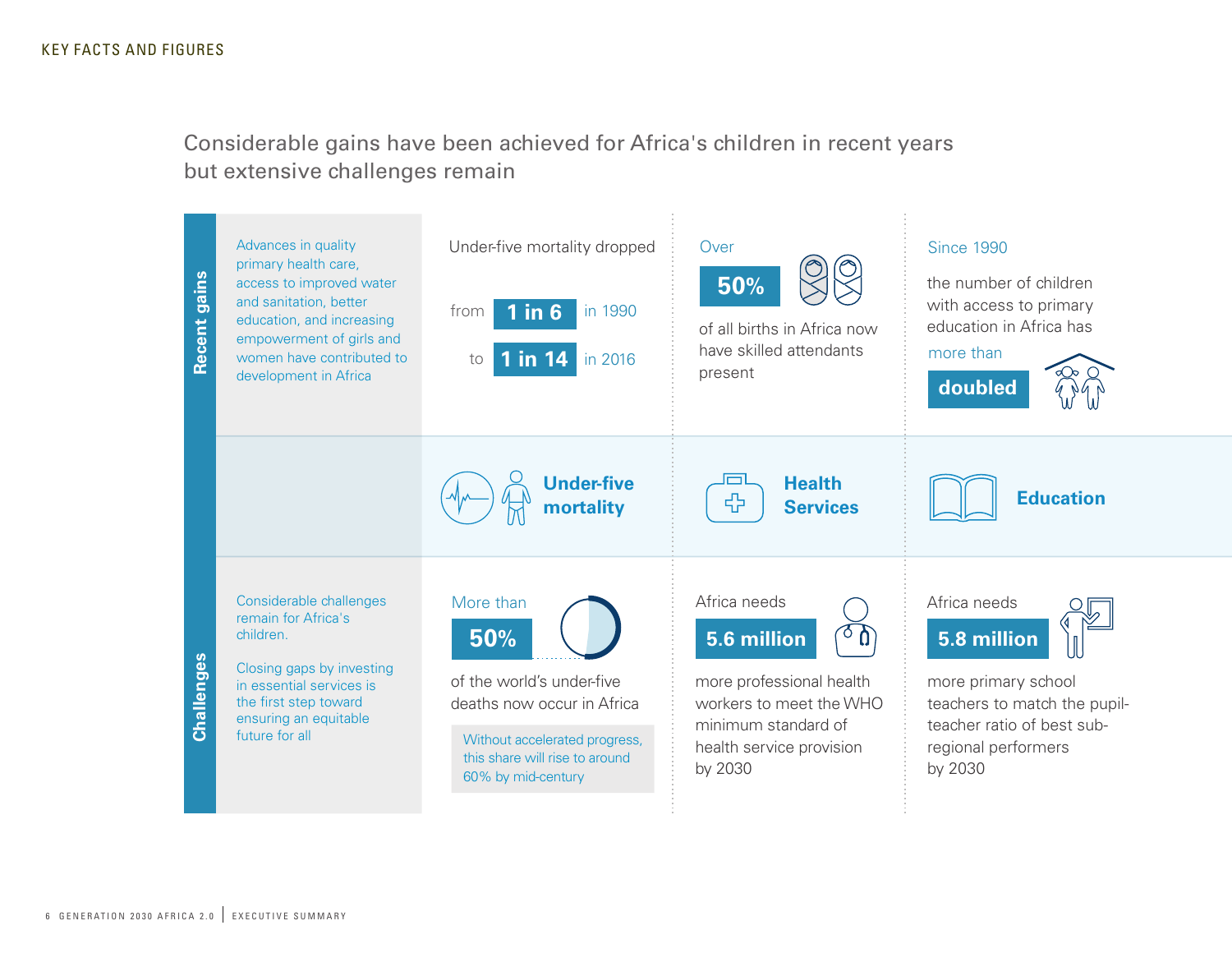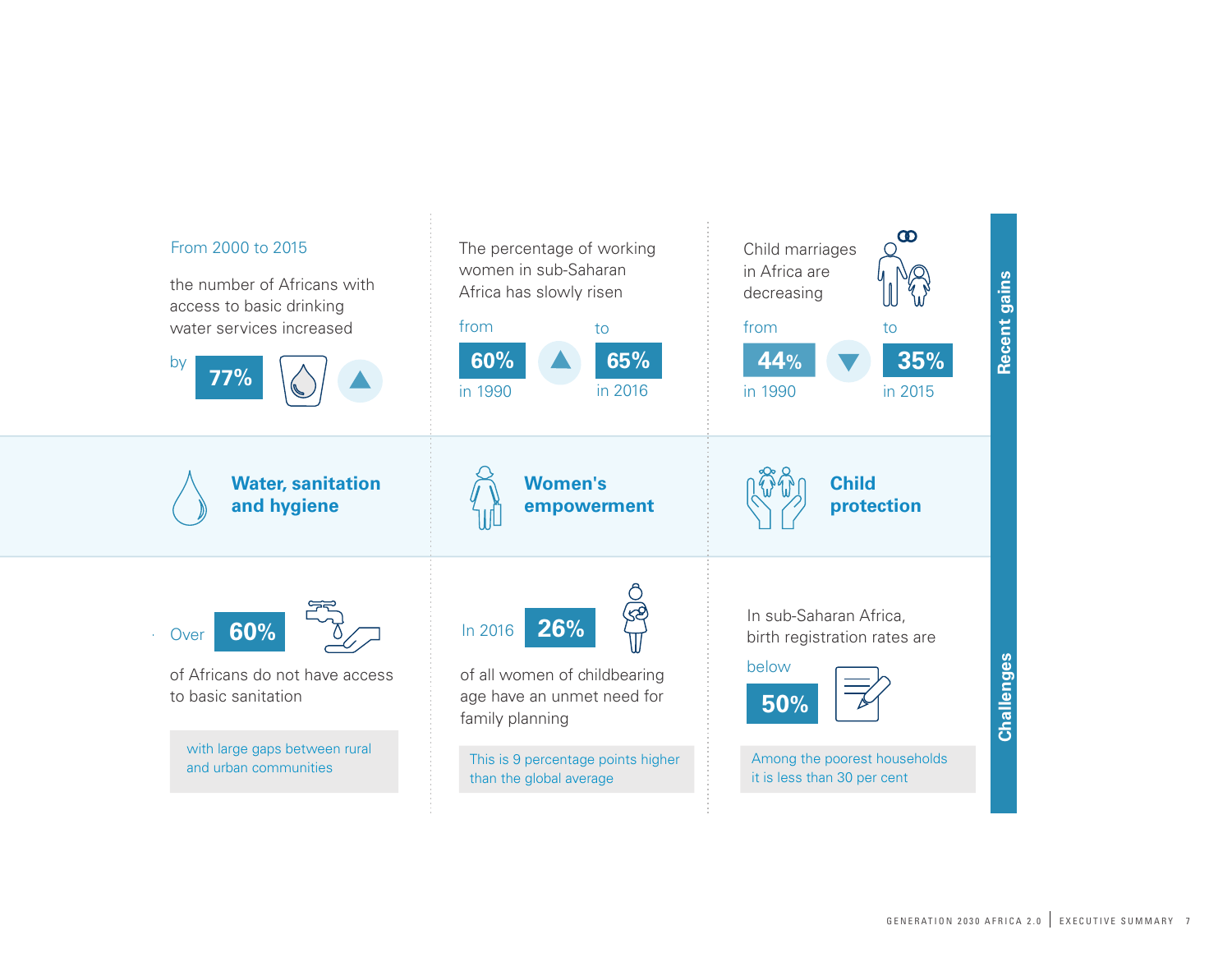#### KEY FINDINGS

#### **Half of the world's children will be African by the end of the 21st century**

- $\rightarrow$  Africa's child population is set to expand steadily for the remainder of the century, in contrast to declines or stagnation in the child population of other continents. The demographic transition continues a trend that has seen Africa gaining an increasing share of the world's child population. In 1950, Africa had just above 10 per cent of the world's children. By 2100, if current trends persist, around 50 per cent of all the world's children will be African.
- $\rightarrow$  By 2030, the end year for achieving the 2030 Agenda for Development, Africa's under-18 population is projected to increase by around 170 million, reaching a total of 750 million. By mid-century, around 42 per cent of the world's births, 41 per cent of all under-fives, 38 per cent of all under-18s, and 36 per cent of all adolescents will be African – all slightly higher than foreseen in the first edition of *Generation 2030 Africa* released in August 2014 (all population projections are based on *World Population Prospects*, by the United Nations Population Division, which is updated every two years).

#### **Almost 1 billion children will live in Africa by mid-century**

→ Africa's child population will increase by two thirds between 2016 and 2050 and reach 1 billion by 2055, representing around 40 per cent of all children globally. By 2100, almost 1.2 billion children will live in Africa.

#### **In one third of Africa's countries, children already represent more than half of the total population**

 $\rightarrow$  Globally, Africa is the continent richest in children: 47 per cent of Africans are currently under the age of 18. Children are the defining age group of the continent's population: among AU Member States, one third (17 countries) have populations in which children under 18 years of age comprise the majority of citizens.

#### **One quarter of the world's population will be African by 2050**

 $\rightarrow$  The increase in Africa's child population, together with declining child mortality and increased longevity, will bring a marked increase in the continent's population this century, which is projected to double, from 1.2 billion in 2016 to

2.5 billion in 2050, and rise further to 4.5 billion by 2100, according to current projections by the UN Population Division.

 $\rightarrow$  This expansion stands in sharp contrast to demographic trends elsewhere in the world, where populations are often shrinking and aging. Based on current trends, within approximately 35 years one of every four people in the world will be African; the figure will rise to 4 of every 10 by the end of the century.

#### **Births will drive Africa's population expansion, with almost 2 billion babies projected to be born on the continent between 2016 and 2050**

- $\rightarrow$  Fertility rates in Africa remain far above the global average. In 2016, each African woman of reproductive age (15-49 years) had, on average, 4.5 children – compared to the global average of 2.5. Niger continues to have the highest total fertility rate of any country in the world, with a national average of 7.2 children per woman. And while fertility rates are falling across the continent  $-$  in some countries sharply  $$ they are projected to remain much higher than the rest of the world in the coming decades.
- $\rightarrow$  High fertility rates are one of the drivers of the large increase in the number of babies being born in Africa. Others include the rising number of women of reproductive age and improved child survival rates. Elevated fertility rates in Africa in recent decades have rapidly increased the number of women of reproductive age – from 54 million in 1950 to 290 million in 2016. This figure is projected to more than double, to 640 million, by 2050.
- $\rightarrow$  In 2016 around 42 million babies were born in Africa. 31 million more than in 1950. The cumulative impact of high fertility rates and increased numbers of women of reproductive age will expand births sharply in coming decades, even as fertility rates decline. It is estimated that by mid-century 42 per cent of the world's births will take place in Africa. Between 2016 and 2050, 1.8 billion births are projected to take place on the continent.

#### **Considerable progress has been made in child survival, but child mortality rates remain high**

 $\rightarrow$  Survival rates for children have improved dramatically in Africa: the continent has more than halved its under-five mortality rate since 1990. Progress has been particularly rapid since 2000, although some countries made significant advances while others made less progress.

 $\rightarrow$  In Africa, 1 in every 14 children still dies before the age of five. Progress on under-five mortality has been faster elsewhere, so the continent now accounts for more than 50 per cent of the world's annual under-five deaths. This share has risen steadily in recent years, and is projected to rise to around 60 per cent by the middle of the century if current trends continue.

#### **Within a decade, Africa's newborns will have an average life expectancy of 65 years**

- $\rightarrow$  By 2026, Africa will have its first generation of newborns with an average life expectancy of the pensionable age of 65 years. This will represent a remarkable feat, given that in 1950 life expectancy at birth in Africa was below 40 years – about 30 years less than in the more developed regions of the world at that time.
- $\rightarrow$  Today, average life expectancy at birth in Africa is 62 years, four years higher than that cited in the first *Generation 2030 Africa* report in 2014, but still 10 years below the global average.
- $\rightarrow$  The implications of longer life expectancy are important. Given that people in Africa are living much longer than before, the continent will have to begin to find institutional mechanisms to look after its growing elderly population, at the same time as the numbers of its young dependents continues to expand. This dynamic reinforces the continental imperative to reap a dividend from its demographic transition.

#### **Africa will become an urban continent within the next 20 years**

- $\rightarrow$  Africa is rapidly becoming an urban continent: 41 per cent of its population currently lives in cities, compared to just 14 per cent in 1950. By the late 2030s, the majority of Africa's population will live in urban areas and by 2050, almost 60 per cent of Africa's population will be urbanized.
- $\rightarrow$  Africa will have a diverse range of urban dwellings, from small cities and settlements to vast megacities. The growth in the continent's megacities will rival that of Asia, with the largest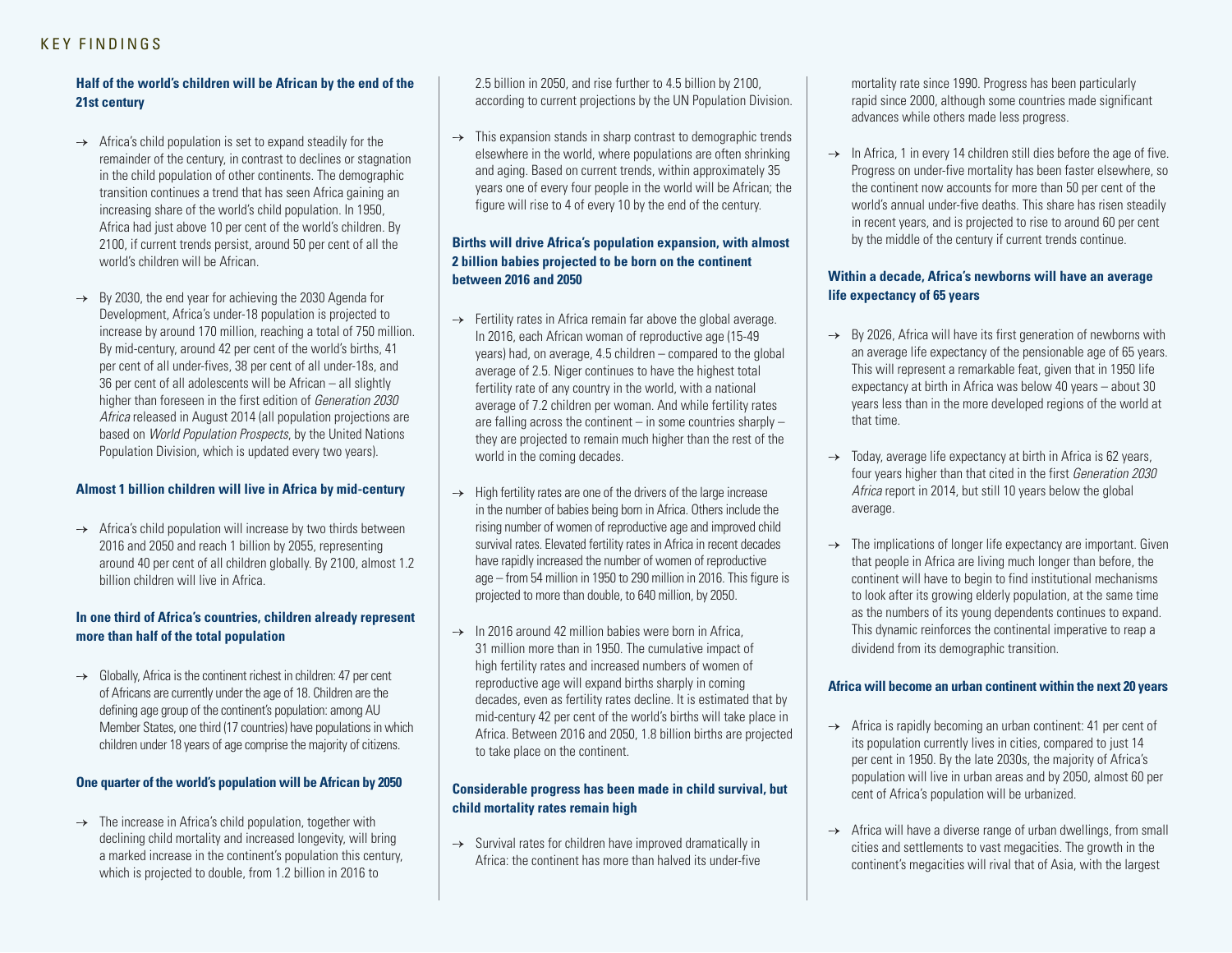city in Africa, Al-Qahira (Cairo), seeing its population swell from 19 million in 2016 to 25 million by 2030. Lagos, currently the second largest city on the continent, will see its population rise 1.8 times by 2030, from 13 million in 2016 to 24 million.

 $\rightarrow$  Urbanization in Africa poses opportunities as well as risks for children. Africa is urbanizing at an aggregate lower per capita income than China and India did, leaving its urban inhabitants with far lower purchasing power. There is also increasing evidence that Africa's urbanization is occurring in a more fragmented way. Spatial fragmentation often leads to higher living costs for workers and households, resulting in indirect costs and other constraints for employers. A 2017 study found that African cities are 20 per cent more fragmented than is the case in Asia and Latin America.

#### **Conflict and fragility continue in almost half of Africa's nations**

- $\rightarrow$  Conflict and fragility continue to undermine human rights and social and economic progress in a number of African countries. Of the 36 countries classified in 2017 by the World Bank as affected by fragility, conflict and violence, 21 are African. These 21 countries are home to around 24 per cent of the continent's population.
- $\rightarrow$  Almost 3 of every 10 African children live in these 21 countries, a total of 153 million children. These countries also account for one third of all under-five deaths in Africa.
- $\rightarrow$  Africa represents 43 per cent of out-of-school children from primary and lower secondary education in countries affected by conflict.

#### **Notable gains have been made in fighting poverty in Africa, but almost half of the continent's children still live in extreme poverty**

- $\rightarrow$  About 40 per cent of the African population survives on less than US\$ 1.90/day, the World Bank's threshold for extreme poverty.
- $\rightarrow$  Fertility is highest among the poorest African communities. In the Democratic Republic of the Congo, for example, women in the lowest wealth quintile had an average of 7.6 children, 2.7 more than in the wealthiest quintile in 2014. Similar trends are prevalent in other African countries.

#### **Special attention is required for Nigeria, given the projected increase in births and child population: by 2050, 1 in every 13 births globally will take place in Nigeria**

 $\rightarrow$  Nigeria currently accounts for nearly 20 per cent of all of Africa's births and 5 per cent of the global total. Between 2016 and 2030, 120 million births will take place in Nigeria alone – more than all the births in Europe – accounting for 6 per cent of the global total for that period. Based on current projections, by 2050, 1 of every 13 births globally will occur in Nigeria.

#### **Smaller African nations with the highest fertility rates will also require particular attention and investment**

- $\rightarrow$  Niger has the world's highest fertility rate, at 7.2 children per woman, followed by Somalia, with 6.3 children per woman. Even after taking into account the expected decline in fertility rates, these two countries will have among the highest birth rates in Africa in 2050: 4.6 children per woman in Niger and 3.7 in Somalia.
- $\rightarrow$  High fertility rates in Niger will result in the world's largest percentage increase in number of births. Niger currently has 1 million births per year, which is expected to more than double, to 2.4 million births, by 2050. As this report highlights in Chapter 2, the gaps in international benchmarks for maternal, newborn and child care need to be addressed in order to accommodate the projected increase in births and prevent African countries with high fertility rates from falling further below these benchmarks.
- $\rightarrow$  Increased fertility rates and improved child survival rates in Niger and other African countries with high fertility rates will swell these countries' populations. Niger's population is projected to triple, from 21 million in 2016 to 68 million by mid-century and soar to 190 million people by 2100.

#### **Continuing population growth will pose a challenge to Africa's health and educational infrastructure**

 $\rightarrow$  Today, Africa requires over 3 million additional professional health workers to meet the WHO minimum benchmark of 4.45 doctors, nurses and midwives per 1,000 population. Only five of Africa's countries currently meet this threshold. By 2030,

Africa will require around 5.6 million more health workers than it currently has to meet WHO standards. But if current trends in the numbers of skilled health personnel continue, the continent will add only 1.4 million health workers by 2030, leaving a gap of around 4.2 million.

 $\rightarrow$  Similar trends are prevalent for other social welfare infrastructures, such as the number of hospital beds, social workers, community health workers and school teachers. The number of primary school teachers, for example, will need to more than double by 2030 just to maintain the current primary school enrolment rate. Attaining the pupil-teacher ratio of the best-performing country in each sub-region will require more than 5.8 million additional primary school teachers by 2030.

#### **Opportunities exist for Africa to reap a demographic dividend: with appropriate investments in human capital and policies to stimulate job creation, per capita incomes in Africa could quadruple by mid-century**

- $\rightarrow$  The DemDiv model, a simulation tool devised for policy makers, was used to simulate the benefits of Africa's potential demographic dividend. It becomes clear that AU regions could expect to see per capita incomes increase by up to four-fold if they invest in human capital and social and economic infrastructure. This, in turn, could lift millions out of poverty and create the conditions for lasting prosperity and increased stability.
- $\rightarrow$  Considerable work must be done to attain the dividend. Major investments in access to quality health care and education, culturally sensitive reproductive health services, technology, budget transparency and good governance are all urgently required to set the foundation for the demographic dividend and keep pace with the continent's demographic transition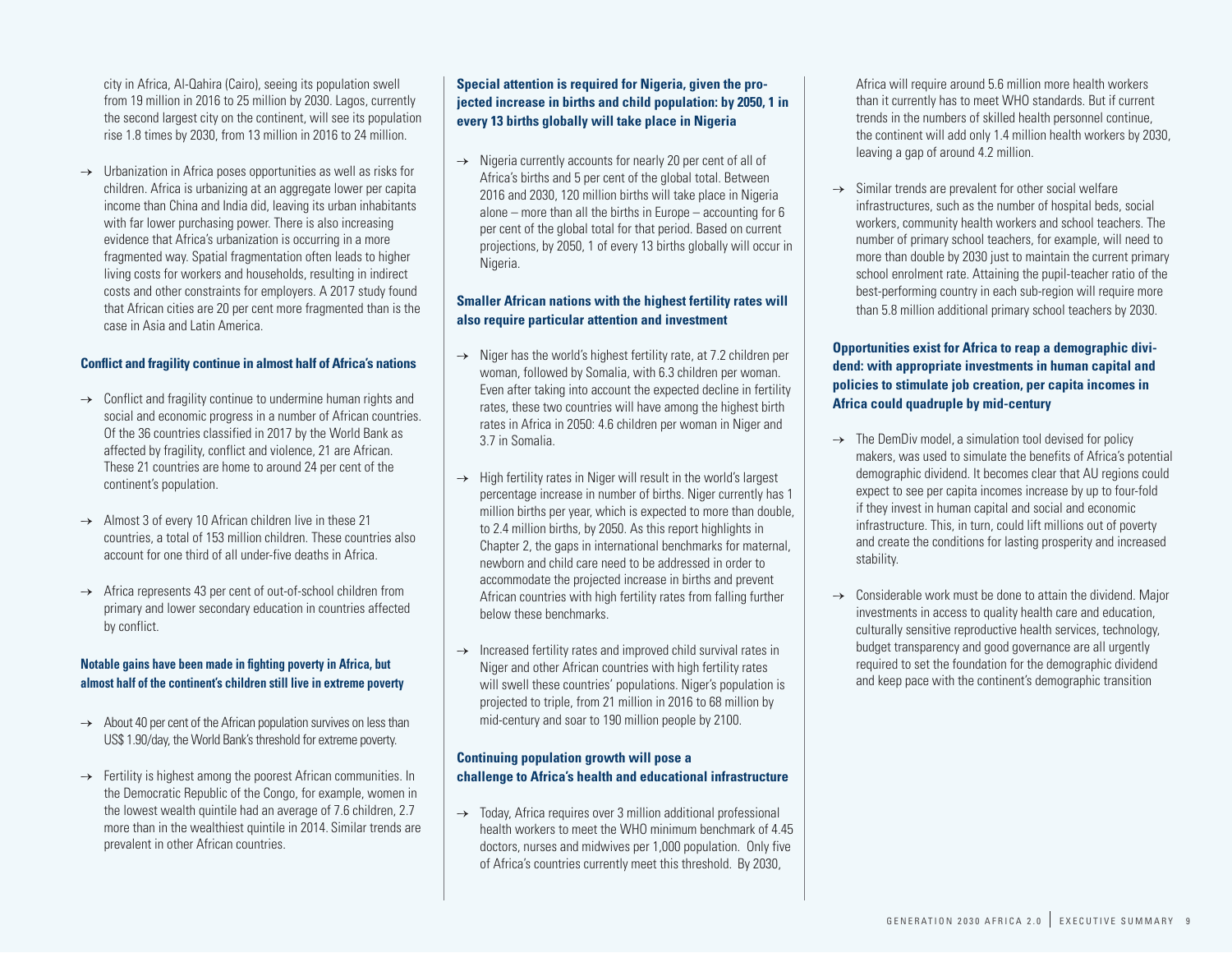

strengthen health, social welfare and protection systems, bringing them up to international standards, or beyond for countries already close to meeting them.



#### **2. Skills enhancement**

Transform Africa's educational, skills and vocational learning systems through systems-strengthening, curriculum reform and access to technology, to enhance learning outcomes and connectivity and to match the skills of Africa's children and youth to current and future labour market needs.



#### **3. Protection**

Protect Africa's children and women from violence, exploitation and abuse, especially child marriage and harmful practices; empower children and women to participate fully in community, workplace and political life; and enhance access to culturally sensitive reproductive health services.

## **Upscaling investments**

in children and youth



#### **4. Invest in children**

Maximize the use of available resources (domestic and international) to increase investments in Africa's children and youth, targeting the most effective programmes and population groups with the greatest need.

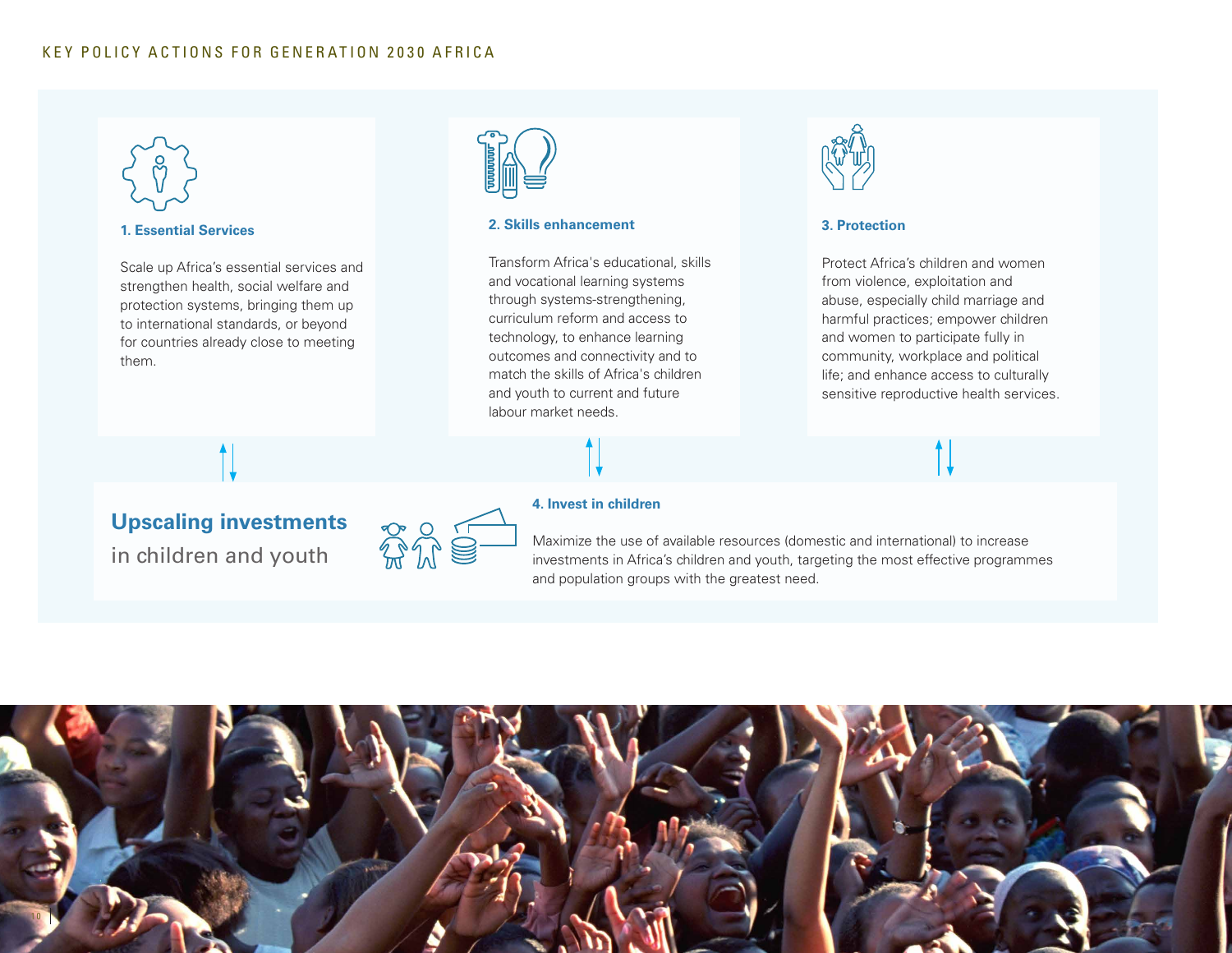Opportunities exist for Africa to reap a demographic dividend during the 21st century. Analysis shows that the continent as a whole could quadruple its per capita income by 2050

## **Investments**

in children and youth



are imperative if Africa is to have the opportunity to reap the benefits of a demographic dividend

- Africa will need to massively and rapidly scale up its investment in children and youth if it is to have a chance to seize the demographic window of opportunity – and time is running out. By 2030 the demographic window will close for a number of African countries, and by 2050 only those countries which are in the pre- or early dividend stage will still have an opportunity to reap a demographic dividend.
- $\rightarrow$  The first step to securing a demographic dividend is for countries to establish robust social systems to withstand shocks and stresses and which enable them to advance toward a demographic dividend. Africa faces the challenge of adding some 5.6 million health workers and 5.8 million teachers by 2030 to meet international targets in health care and education, laying the groundwork for a demographic dividend in the remainder of the century.
- $\rightarrow$  The demographic dividend also relies heavily on the extent to which policies and relevant actions are geared toward strengthening the human capital base. If Africa continues past trends in investment in education and the economy, the DemDiv model projects that the continent as a whole will experience annual gross domestic product (GDP) growth of 1.9 per cent over the next 35 years. Africa can increase this rate to 2.4 per cent annually by strengthening educational policies and increasing school attendance and mean years of schooling. Furthermore, if Africa combines investment in education with economic policies related to labour market flexibility, information and communications technology, and financial and trade openness, average per capita growth rate could reach as high as 5.2 per cent for the entire region by 2050 (with variations between 4.5 to 5.8 per cent across sub-regions).

A crowd of youths in the village of Mathulini in the province of KwaZulu-Natal, South Africa **© UNICEF/UNI36692/Pirozzi**